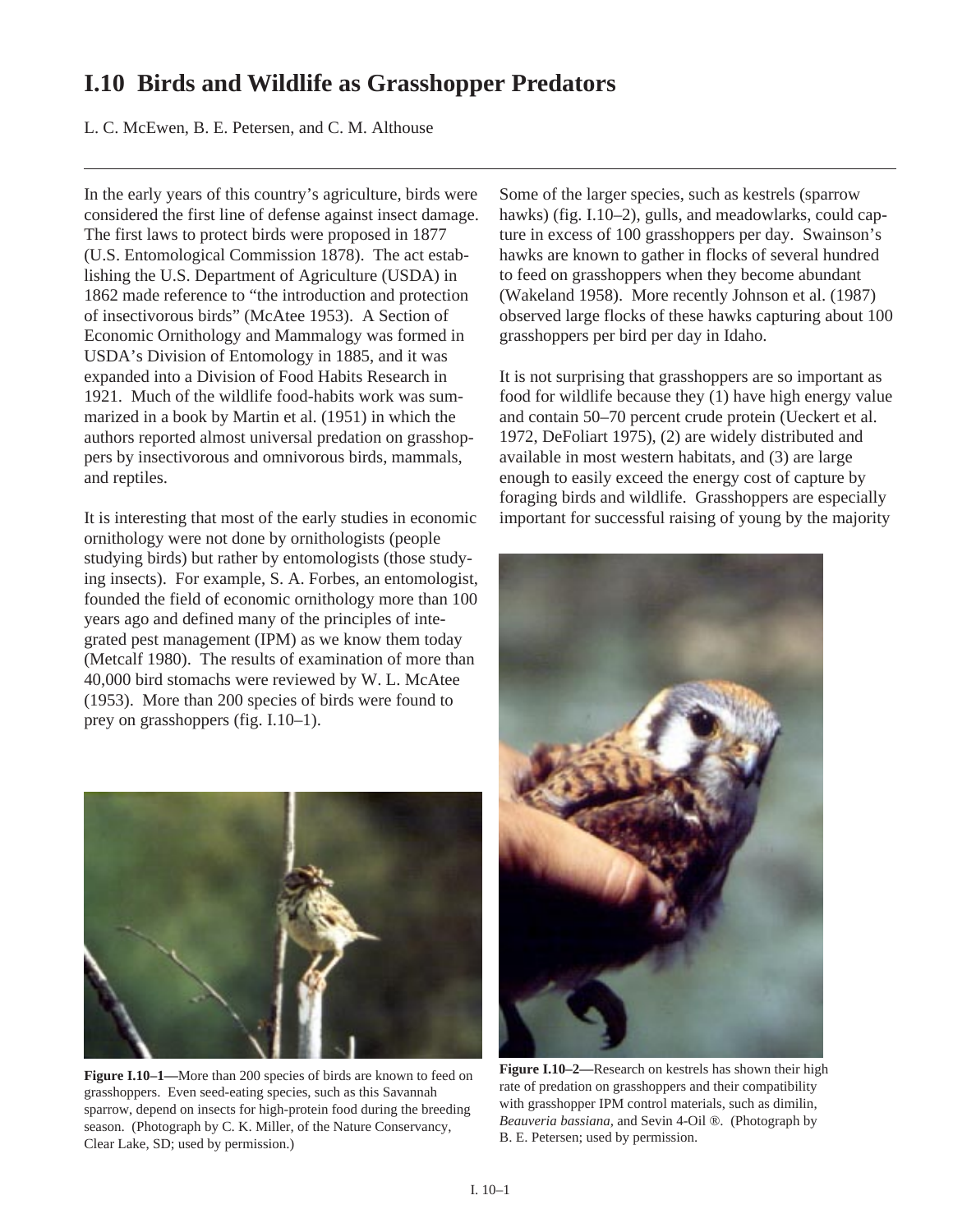of bird species (McEwen 1987) and for many mammals as well. Nestlings and chicks must go through a period of rapid development and growth to survive and perpetuate their species. Even many species that, as adults, eat mostly seeds and plant materials are completely insectivorous in early life (fig. I.10–3). Grasshoppers are highly preferred for feeding young of many kinds of songbirds, upland shore birds, game birds (quail, grouse, pheasants, and turkeys), and even certain hawks and owls (McAtee 1935, 1953).

Grasshoppers are beneficial to a healthy, vigorous, grassland ecosystem when they are at low to moderate (noneconomic) densities. This family of insects preceded today's rangeland plant species and vertebrate animal life by millions of years (Carpenter 1953). Grasshoppers developed in the rangeland ecosystem during a long period of coevolution with other flora and fauna. Grasshoppers' ecologic role (Van Hook 1971) of providing food for wildlife, stimulating plant growth, creating plant litter for the soil, and cycling elements and nutrients was developed as a functional part of the whole ecosystem. Land managers should view grasshoppers as pests only when the insects increase to densities that are clearly damaging to the rangeland plant cover and ecosystem.



**Figure I.10–3—**Lark bunting with grasshopper captured to feed nestlings. Grasshoppers are a preferred food for young wildlife because of the high protein content and nutritional value. (Photograph by Lowell C. McEwen; used by permission. The shot was taken on the GHIPM Project's grasshopper spray area in Bighorn County, Wyoming.)

Although there is much evidence that birds and wildlife prey on grasshoppers, little research has been done to learn whether wildlife predators actually reduce grasshopper populations or prevent outbreaks. A few recent experiments determined the reduction in grasshopper densities attributed to birds on rangeland. Results show that bird predation commonly reduces grasshopper densities on rangeland by 30–50 percent (Joern 1986, Fowler et al. 1991, Bock et al. 1992). But predation is not so effective in some habitats (Belovsky et al. 1990). Studies of bird predation on other insect pest species also have found that birds significantly reduce pest numbers (McFarlane 1976, Takekawa et al. 1982, Crawford and Jennings 1989, Marquis and Whelan 1994).

Capture of grasshoppers for food by mammals has not received much attention as a suppressing force on grasshopper populations. Small mammals, such as shrews, ground squirrels, deer mice, and grasshopper mice, and larger species, including skunks, foxes, and young coyotes, all eat grasshoppers when available (Martin et al. 1951). Many reptiles and amphibians do the same (fig. I.10–4).

Most investigators agree that predation is more important before, rather than after, insect pests reach the outbreak stage. Bird and mammal predation on grasshoppers is considered a stabilizing force on grasshopper populations. Wildlife predation acts as a preventive factor to grasshopper outbreaks, rather than a means of quick reduction after a buildup to high pest densities. However, instances have been recorded (Wakeland 1958) of flocks of birds saving valuable forage from destruction by grasshopper outbreaks. Perhaps the best known example is the arrival of gulls to save crops in Utah from Mormon crickets (Forbush 1907).

The recognition of the value of birds in combating insect pests has led to efforts not only to protect insectivorous species but also to increase their numbers by providing nest boxes and improving habitat. Nest boxes have been successfully used for hundreds of years on a large scale in Europe to attract birds that control forest insect pests (Takekawa et al. 1982). In the United States, forest management effects on bird populations and relationships to insect outbreaks were reviewed by Thomas (1979) and Crawford and Jennings (1989). A study of insectivorous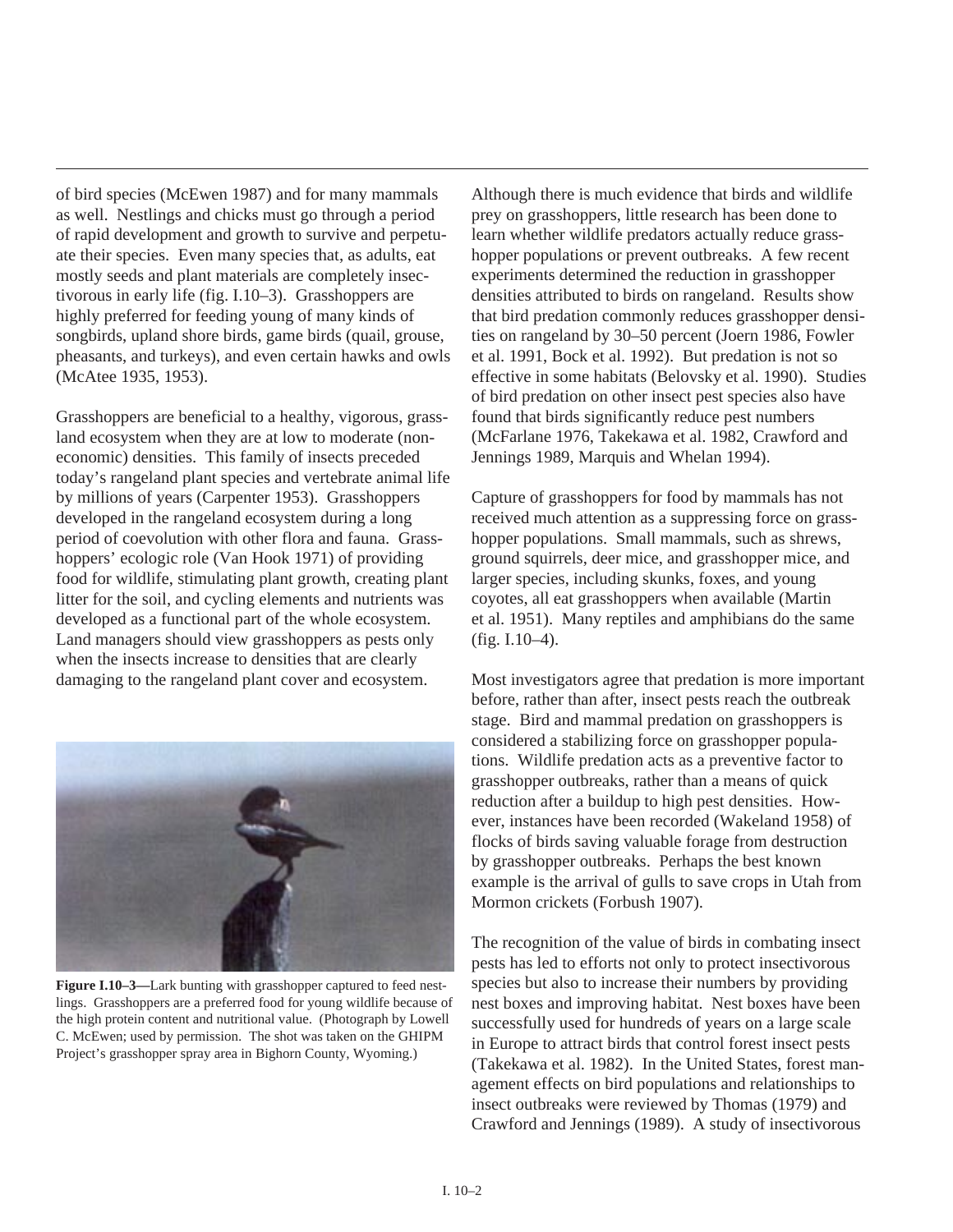

**Figure I.10–4—**Over the summer, relatively low grasshopper densities on a rangeland area can be diminished further by natural biological factors, including bird, mammal, and reptile predation. But wildlife predation is effective only when grasshopper densities are low (noneconomic) and should be viewed as a preventive force against grasshopper outbreaks, not as a total control measure after outbreaks have occurred.

birds feeding on the insect pests of white oak *(Quercus alba)* concluded that bird predation reduced insect numbers by 50 percent and resulted in one-third greater growth of the oaks (Marquis and Whelan 1994).

Control of locusts that had been a chronic problem on 8,200 acres of grassland in China was achieved by using birds. This was done by creating nesting habitat, planting small shrubs, and digging water seeps to increase the number of insectivorous birds (Anonymous 1988, Yu 1988). Control was successful over many years. Predation on grasshoppers by birds was found in foodhabit studies of rangeland birds foraging at edges of Montana wheat fields (McEwen et al. 1986).

Bird densities on the semiarid western rangelands of the United States are generally lower than in other ecosystems that receive higher precipitation. However, numbers of highly insectivorous birds, such as meadowlarks and grasshopper sparrows, can be increased by improving range condition and increasing perennial grass and forb cover. The wildlife associated with healthy stands of native grasses, forbs, and shrubs can contribute greatly to prevention of grasshopper outbreaks (McEwen 1982, McEwen 1987). Figure I.10–1 shows an example of grasshopper suppression by wildlife.

An investigation of bird numbers and range grasshopper densities on the North Dakota Grasshopper Integrated Pest Management Project Demonstration Area indicated a significant negative relationship (George and McEwen 1992). This relationship was a strong indication of possible effects of avian predation on grasshopper densities.

Although bird population densities vary on rangeland, most studies show a normal population range of 1 to 3 birds/acre in the late spring to summer breeding season. Models of predation (McEwen 1987) by birds at these densities show a grasshopper reduction potential of at least 50 percent. In a recent review of the role of birds in controlling insect pests, Kirk et al. (1996) developed a model that indicates even greater potential for regulation of grasshoppers–based on bird numbers, capture rates, and energetics.

Wildlife populations are an important biological control factor in natural suppression of rangeland grasshoppers. Management practices that improve range condition and habitat for insectivorous and omnivorous wildlife can dampen or prevent extreme grasshopper population fluctuations and help reduce damage to vegetation.

## **References Cited**

Anonymous. 1988. Recruiting locust-eating birds on the prairies of Tianshan Mt. area in China. IPM Practitioner 10: 18.

Belovsky, G. E.; Slade, J. B.; Stockhoff, B. A. 1990. Susceptibility to predation for different grasshoppers: an experimental study. Ecology 71: 624–634.

Bock, C. E.; Bock, J. H.; Grant, M. C. 1992. Effects of bird predation on grasshopper densities in an Arizona grassland. Ecology 73: 1706–1717.

Carpenter, F. M. 1953. The geographical history and evolution of insects. American Scientist 41: 256–270.

Crawford, H. S.; Jennings, D. T. 1989. Predation by birds on spruce budworm *Choristoneura fumiferana:* functional, numerical, and total responses. Ecology 70: 152–163.

DeFoliart, G. R. 1975. Insects as a source of protein. Bulletin of the Entomological Society of America 21: 161–163.

Forbush, E. H. 1907. Useful birds and their protection. 2d ed. Boston: Massachusetts Board of Agriculture. 437 p.